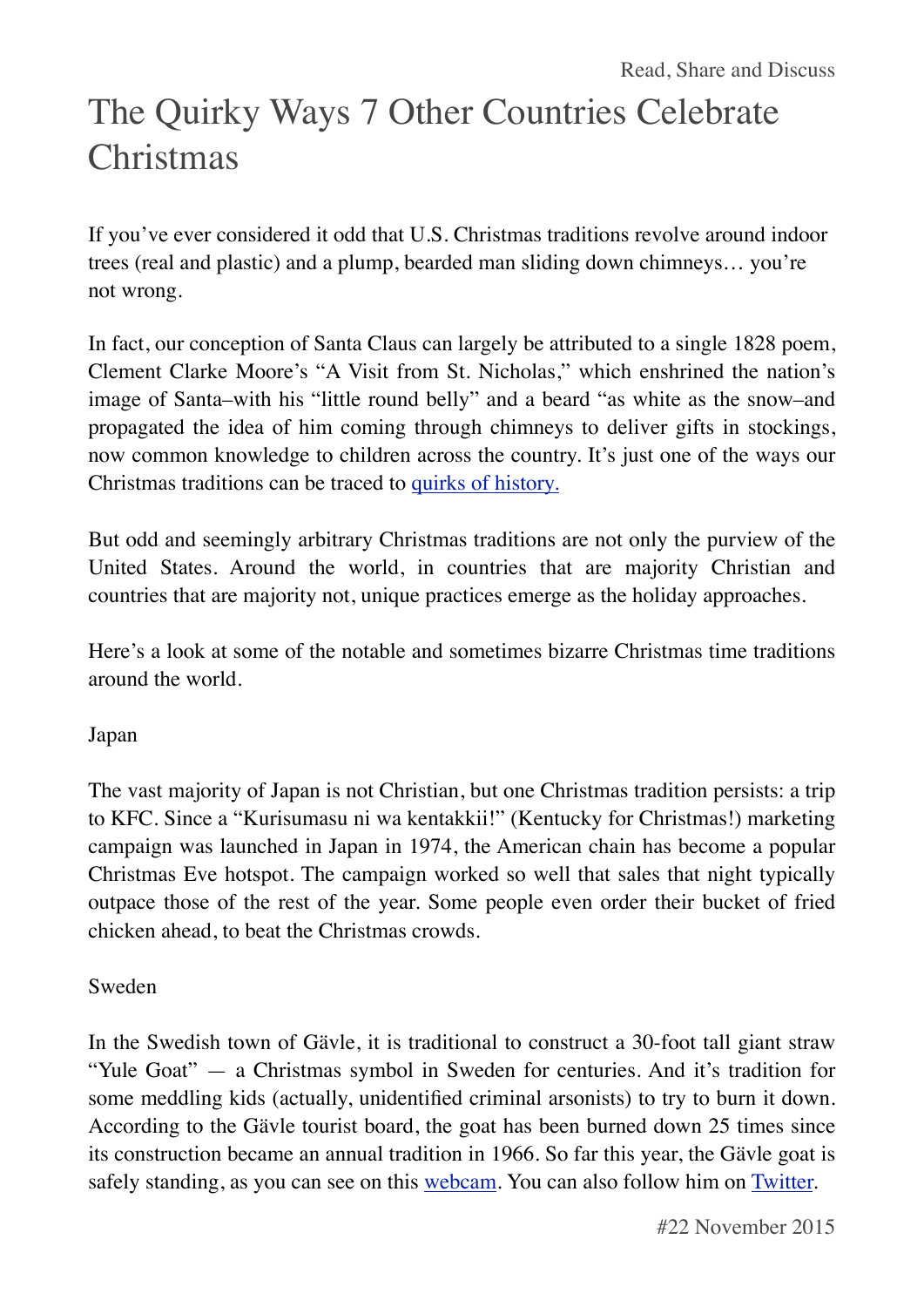# India

Christians comprise roughly 2 percent of the Indian population, or 24 million people. But Christmas trees in the warm climate are in short supply, so in lieu of the evergreen conifer many Indian families will adorn banana or mango trees with ornaments. In Christian communities, which are mostly in southern India, people put oil-lamps of clay on their flat roof-tops to celebrate the season.

# Ukraine

Americans would recognize the Christmas trees decorated in Ukraine, as they're similar to the traditional, Western fir tree, but Ukrainians will sometimes decorate them with an unlikely ornament: spider webs. The tradition stems from a [Ukrainian](https://www.msichicago.org/scrapbook/scrapbook_exhibits/catw2004/traditions/countries/ukraine.html) [folk tale](https://www.msichicago.org/scrapbook/scrapbook_exhibits/catw2004/traditions/countries/ukraine.html), about a widow whose family was so poor they had no money to decorate their tree. Instead, a spider span a web around it on Christmas Eve  $-$  and when the first light of day hit it on Christmas morning, it turned into a beautiful web of gold and silver.

# Iceland

Beware the Yule Cat! This traditional Christmas fiend is said to terrorize the Icelandic countryside, particularly targeting those who don't receive new clothes for Christmas. But the frightening festive feline is just one of Iceland's "[Christmas fiends",](http://www.thjodminjasafn.is/english/for-visitors/christmas/other-christmas-characters/) who include Grýla, a three-headed ogress with goat-horns. The creature's sons, the "Yule Lads", hand out Christmas gifts to children who have been good (and rotten vegetables to those who have been bad).

### Italy

Only in Italy do the witches bring gifts to children. That's La Befana, a broom-flying, kindly witch who effectively takes over from Santa–in Italy, "Babbo Natale"—about two weeks after Christmas on Epiphany to deliver gifts to the good, and ash to the bad. Though the witch has her roots in the pre-Christian pagan tradition, she features in [some tellings](http://www.spiegel.de/international/europe/presents-on-a-broomstick-taking-flight-with-italy-s-holiday-witch-a-596060.html) of the Christmas story in Italy — as an old woman who refuses to give the Wise Men directions to Bethlehem because she is too busy cleaning, and is forced to ride a broomstick for eternity as a result. The town of Le Marche, in northwestern Italy, [celebrates her coming](http://labefana.advmedialab.com/la-storia-della-befana/) every January.